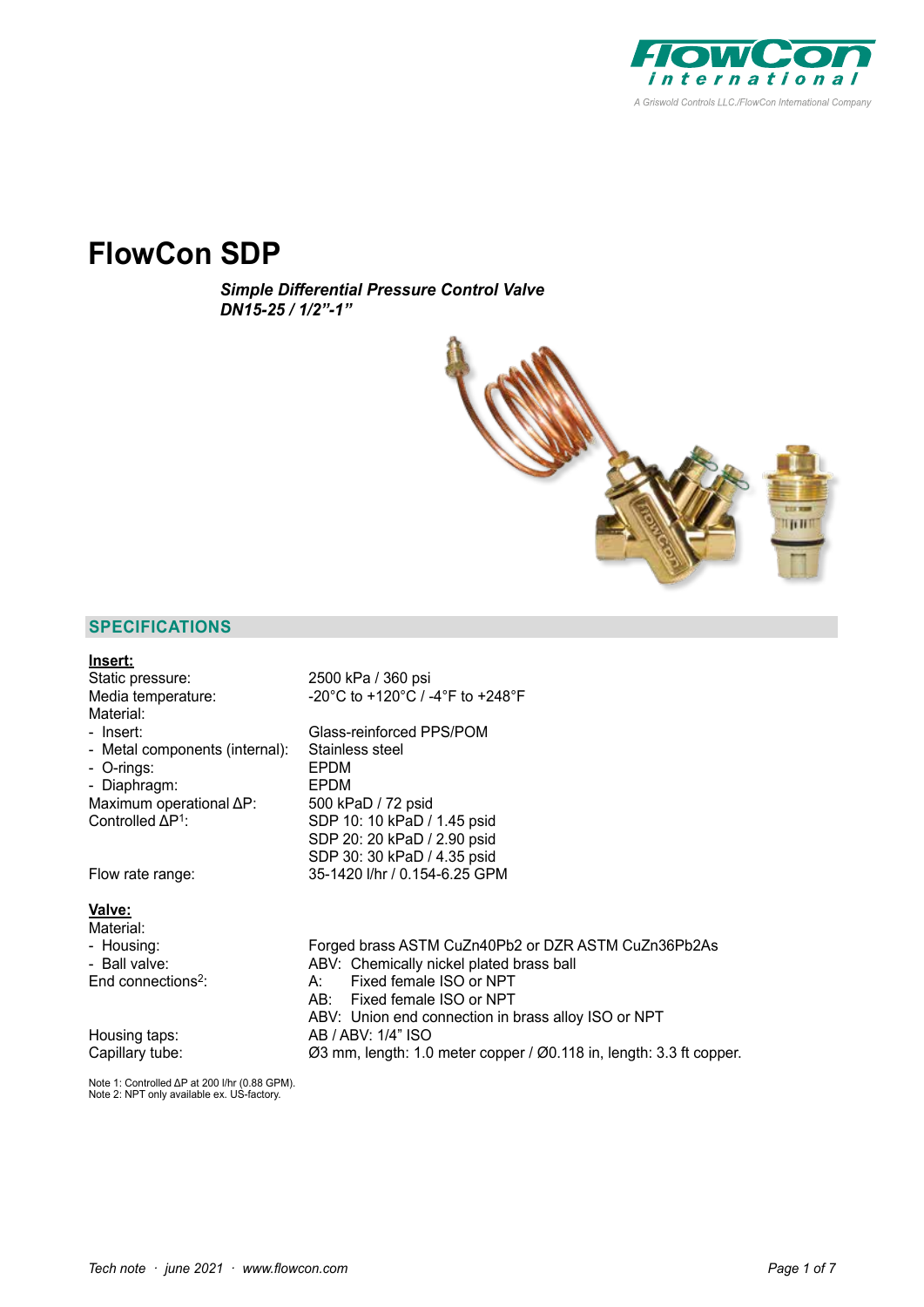# **DIMENSIONS AND WEIGHT (NOMINAL)**

| Model     | Valve model | Valve size  | Insert      | L            | <b>H1</b><br>H2 |             | End connections $C^3$    |                     |                     | Weight <sup>4</sup> | Kvs/Cvs <sup>5</sup> |
|-----------|-------------|-------------|-------------|--------------|-----------------|-------------|--------------------------|---------------------|---------------------|---------------------|----------------------|
| no.       |             |             | size        |              |                 | Female      | Male                     | Sweat               |                     |                     |                      |
|           |             | mm<br>(in)  | mm<br>(in)  | mm<br>(in)   | mm<br>(in)      | mm<br>(in)  | <b>ISO</b><br>(NPT)      | <b>ISO</b><br>(NPT) | <b>ISO</b><br>(NPT) | kgs.<br>(lb)        | $m^3/hr$<br>(GPM)    |
| SDP.X0.04 |             | 15<br>(1/2) |             | 80           | 31<br>(1.2)     | 50<br>(2.0) | ٠                        |                     | ۰                   | 0.51<br>(1.12)      | 3.7<br>(4.3)         |
| SDP.X0.05 | Α           | 20<br>(3/4) | 20<br>(3/4) | (3.2)        |                 |             |                          |                     |                     | 0.48<br>(1.06)      |                      |
| SDP.X0.06 |             | 25<br>(1)   |             | 91<br>(3.6)  |                 |             |                          |                     |                     | 0.61<br>(1.34)      |                      |
| SDP.X0.01 |             | 15<br>(1/2) |             | 81<br>(3.2)  |                 | 63<br>(2.5) | ٠                        |                     | ٠                   | 0.51<br>(1.12)      | 3.7<br>(4.3)         |
| SDP.X0.02 | AB          | 20<br>(3/4) | 20<br>(3/4) | 85<br>(3.3)  | 31<br>(1.2)     |             |                          |                     |                     | 0.53<br>(1.17)      |                      |
| SDP.X0.07 |             | 25<br>(1)   |             | 102<br>(4.0) |                 |             |                          |                     |                     | 0.70<br>(1.54)      |                      |
| SDP.X0.03 | <b>ABV</b>  | 15<br>(1/2) |             |              | 33<br>(1.3)     |             | 22<br>(0.87)             | 24<br>(0.95)        | 20<br>(0.79)        |                     |                      |
|           |             | 20<br>(3/4) | 20<br>(3/4) | 122<br>(4.8) |                 | 63<br>(2.5) | 22<br>(0.87)             | 25<br>(0.99)        | 20<br>(0.79)        | 0.91<br>(2.01)      | 3.7<br>(4.3)         |
|           |             | 25<br>(1)   |             |              |                 |             | $\overline{\phantom{a}}$ | 39<br>(1.54)        | 22<br>(0.87)        |                     |                      |

Note 3: Add end connection length to body length. Note 4: Weight does not include end connections. Note 5: For insert and valve body combined.



*FlowCon SDP in FlowCon A valve DN15/20/25 (1/2", 3/4", 1")*



*FlowCon SDP in FlowCon AB valve DN15/20/25 (1/2", 3/4", 1")* 



*FlowCon SDP in FlowCon ABV1 valve DN15/20/25 (1/2", 3/4", 1")*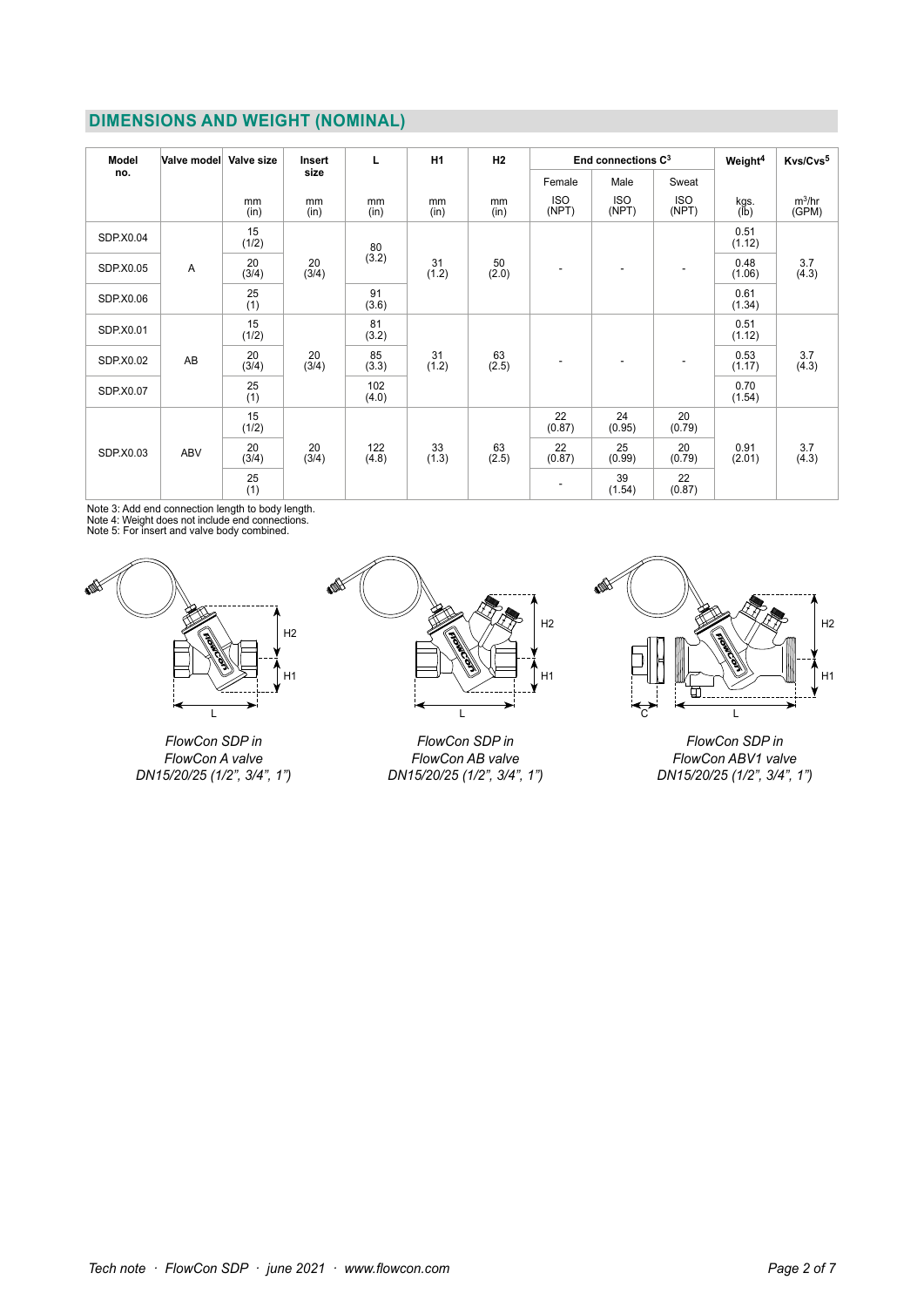## **MODEL NUMBER SELECTION**

|       |     |                                         |                                                                         | <b>SDP</b>                                                            |             |  |
|-------|-----|-----------------------------------------|-------------------------------------------------------------------------|-----------------------------------------------------------------------|-------------|--|
|       |     | ΔpC defining SDP insert:                |                                                                         |                                                                       |             |  |
| 10    |     | $= 10$ kPaD / 1.45 psid                 |                                                                         |                                                                       |             |  |
| 20    | $=$ | 20 kPaD / 2.90 psid                     |                                                                         |                                                                       |             |  |
| 30    |     | $= 30$ kPaD / 4.35 psid                 |                                                                         |                                                                       |             |  |
|       |     |                                         |                                                                         |                                                                       |             |  |
|       |     | Type of housing:                        |                                                                         |                                                                       |             |  |
| 01    |     | = AB DN15, $1/2$ "                      |                                                                         |                                                                       |             |  |
| 02    |     | $=$ AB DN20, 3/4"                       |                                                                         |                                                                       |             |  |
| 03    |     | $=$ ABV.1 DN15-25, 1/2"-1"              |                                                                         |                                                                       |             |  |
| 04    |     | $=$ A DN15, 1/2"                        |                                                                         |                                                                       |             |  |
| 05    |     | $=$ A DN20, 3/4"                        |                                                                         |                                                                       |             |  |
| 06    |     | $=$ A DN25, 1"                          |                                                                         |                                                                       |             |  |
| 07    |     | $=$ AB DN25, 1"                         |                                                                         |                                                                       |             |  |
|       |     |                                         |                                                                         |                                                                       |             |  |
|       |     | P/t plug requirements:                  |                                                                         |                                                                       |             |  |
| Р     |     | $=$ taps plugged                        |                                                                         |                                                                       |             |  |
| в     | $=$ | p/t plugs                               |                                                                         |                                                                       |             |  |
|       |     |                                         | - leave <b>blank</b> if A housing or no p/t plugs required              |                                                                       |             |  |
|       |     |                                         |                                                                         |                                                                       |             |  |
|       |     | Union end connections (inlet x outlet): |                                                                         |                                                                       |             |  |
|       |     |                                         |                                                                         |                                                                       |             |  |
|       |     |                                         |                                                                         |                                                                       |             |  |
|       |     | Model and size                          | Female threaded                                                         | Male treaded                                                          | Sweat       |  |
|       |     | ABV.1 with SDP insert,                  | $E = 15$ mm / $1/2$ "                                                   | $H = 15$ mm / $1/2"$                                                  | $K = 15$ mm |  |
| 20 mm |     |                                         | $F = 20$ mm / 3/4"                                                      | $I = 20$ mm / 3/4"                                                    | $L = 18$ mm |  |
|       |     |                                         |                                                                         | $J = 25$ mm / 1"                                                      | $M = 22$ mm |  |
|       |     |                                         |                                                                         |                                                                       | $Q = 1/2"$  |  |
|       |     |                                         |                                                                         |                                                                       | $R = 3/4"$  |  |
|       |     |                                         |                                                                         |                                                                       | $U = 1"$    |  |
|       |     |                                         | - leave <b>blank</b> if A- or AB housing or no end connections required |                                                                       |             |  |
|       |     |                                         |                                                                         |                                                                       |             |  |
|       |     |                                         |                                                                         | Capillary tube connection - defined by partner valve connection size: |             |  |
| 1     | $=$ |                                         | Capillary tube for connection to QuickDisc® partner valve               |                                                                       |             |  |
| 2     | $=$ |                                         |                                                                         | Capillary tube with union M8 to 1/4" adaptor according to ISO 7.1     |             |  |
|       |     |                                         | (compatible with FlowCon p/t port drillings)                            |                                                                       |             |  |
|       |     |                                         |                                                                         |                                                                       |             |  |
|       | $=$ | Connection standard:                    |                                                                         |                                                                       |             |  |
| N     | $=$ | <b>ISO</b><br><b>NPT</b>                |                                                                         |                                                                       |             |  |

Example:

SDP.10.03.B.EE.1.I=FlowCon SDP (10 kPaD / 1.45 psid) in FlowCon ABV.1 housing with p/t plugs and ISO female union end connections (DN15 / 1/2") and with capillary tube for connection to QuickDisc® partner valve.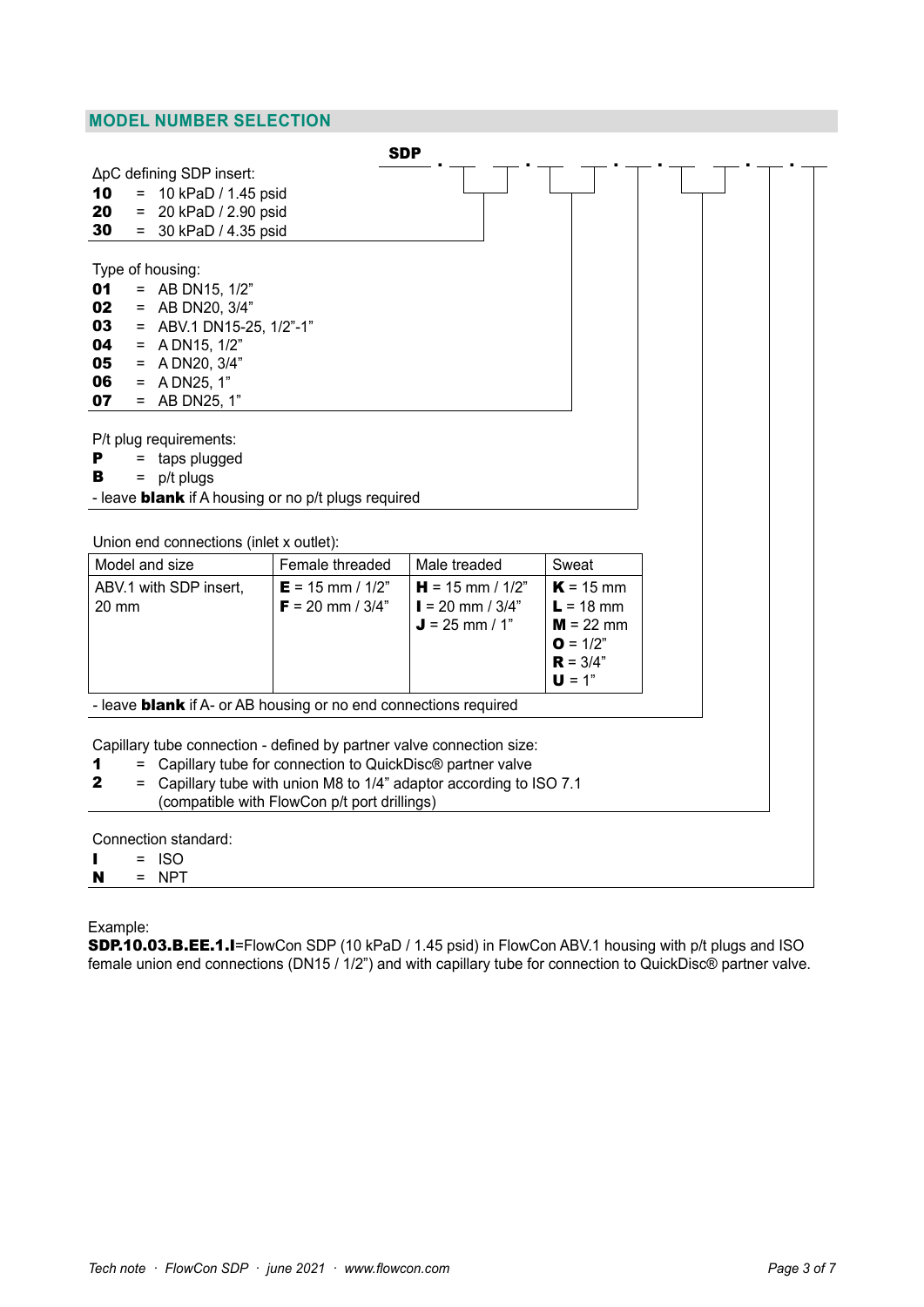### **DESCRIPTION**

The FlowCon SDP series is a range of differential pressure control valves. The purpose of the valve is to keep a constant differential pressure and thereby avoid noise in the sub-system, which the valve is controlling. Furthermore, the FlowCon SDP can be used as a shut off valve with FlowCon ABV housing.

The FlowCon SDP insert comes in three models. Each model has a fixed differential pressure limitation of 10, 20 and 30 kPaD (1.45, 2.90 and 4.35 psid), so no need of any additional adjustment at site.

The main purpose of the FlowCon SDP is to be as basic as possible, resulting in low costs and easy installation without the necessity of adjustment. This can be beneficial in many cases where fast and tamper proof solutions are preferred.

| Flow range, I/hr (GPM) |            |               |               |                |  |  |  |  |
|------------------------|------------|---------------|---------------|----------------|--|--|--|--|
|                        | Selection: | SDP.10        | SDP.20        | SDP.30         |  |  |  |  |
| DN15 / 1/2"            | Qmin       | 35<br>(0.154) | 50<br>(0.220) | 50<br>(0.220)  |  |  |  |  |
| DN20 / 3/4"            |            |               |               |                |  |  |  |  |
| DN25 / 1"              | Qmax       | 864<br>(3.80) | 960<br>(4.23) | 1420<br>(6.25) |  |  |  |  |

#### **ACCESSORIES**

- ACC00110: Capillary tube with fittings for connection to FlowCon QuickDisc® partner valve.
- ACC00210: Capillary tube with fittings and adaptor for connection to FlowCon standard body taps.
- ACC00121: Union M8 to 1/4" adaptor according to ISO 7.1 compatible with FlowCon standard body taps.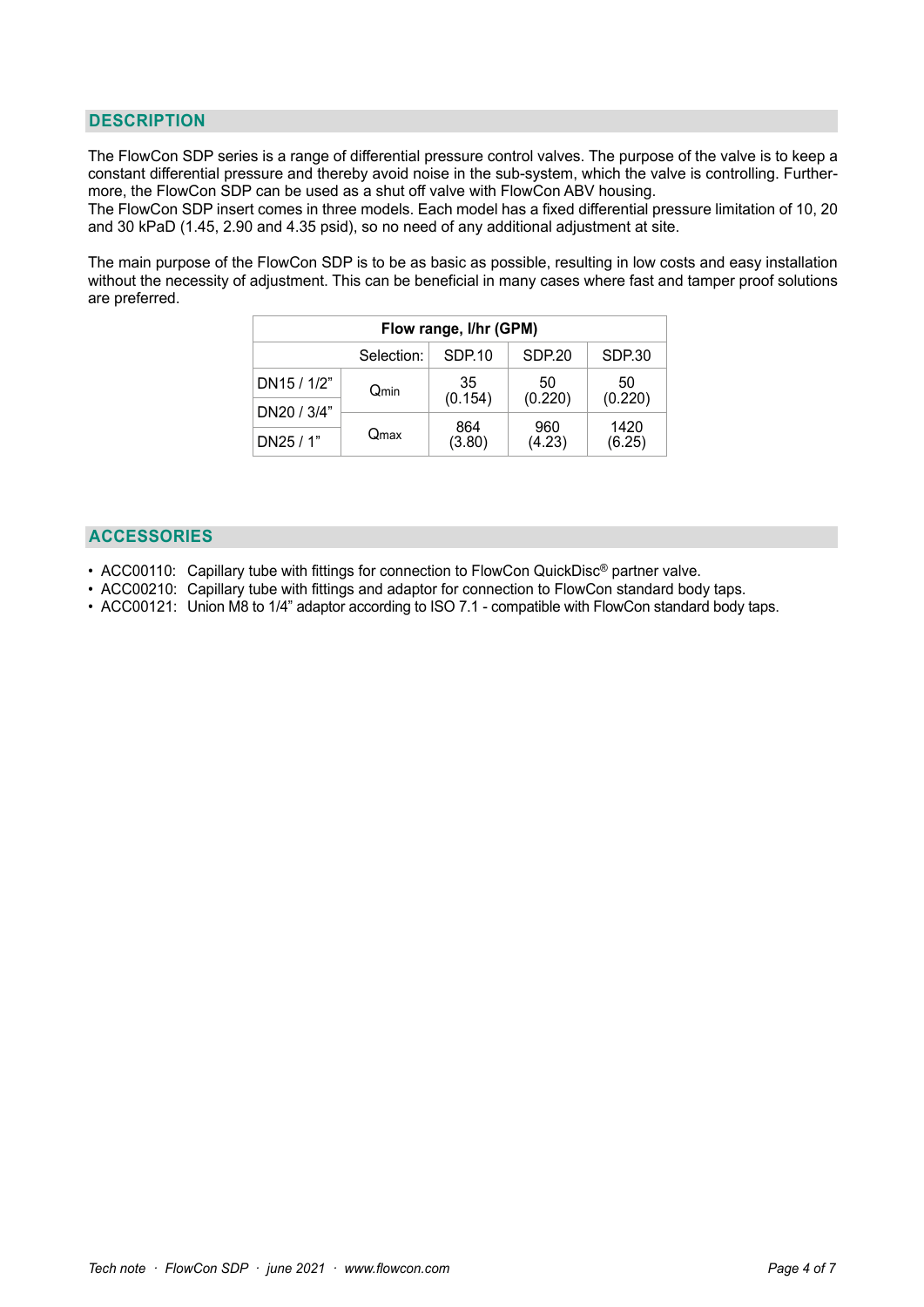#### **SIZING - HOW TO SELECT**

The FlowCon SDP valve is to be selected based on the required flow rate and the calculated differential pressure across the controlled circuit (ΔpC) at design flow (see flow rate table and flow curves elsewhere in this technote for reference).

The installed FlowCon SDP will hereafter ensure that the differential pressure across the controlled circuit (ΔpC) never exceeds the valve rated kPaD (10, 20 or 30 kPaD + tolerance / 1.45, 2.90 or 4.35 psid + tolerance) even at partial load conditions down to the minimum flow values listed.

#### Example:

Design flow = 800 l/hr / 3.52 GPM Pipe size = DN20 / 3/4"  $\Delta pC = 11$  kPaD / 1.60 psid (design condition)



- **Select valves** (Supply and Return valves) based on line size and system requirements to eliminate pipe modifications.
- **Select FlowCon SDP insert** based on required (calculated) ΔpC at design flow.

From the flow curves, proper SDP model is found in the intersection between needed ΔpC and design flow. In this case find 800 l/hr (3.52 GPM) on the horizontal axis and 11 kPaD (1.60 psid) on the vertical axis. To optimize the system energy efficiency, select the model with closest higher ΔP at design flow compared to design condition (see flow curve next page). In this case SDP.20 will be the proper choice.

SDP.20 will allow 880 l/hr (3.87 GPM) at the respective ΔpC and will thus be capable of supplying the required flow rate. Note that the maximum flow value is to be limited either on the partner valve or on the radiator thermostats.

 **Determine ΔpVMIN** from the dotted flow curves (see next page). In this case SDP.20 has just been selected and the dotted SPD.20 line will at ΔpC = 11 kPaD (1.60 psid) providing 880 l/hr (3.87 GPM) give a ΔpV<sub>MIN</sub> of 7 kPaD (1.02 psid).

 **Select Partner Valve** - preferably a balancing valve - and determine the ΔpBV. In this case a FlowCon QuickDisc®, which can also limit the flow, is selected. From its specification ΔpBV is calculated to 2.0 kPaD (0.29 psid).

 **Determine pump head.** Calculate the minimum pump head, ΔpH using the standard formula:  $ΔpH = ΔpBV + ΔpC + ΔpV$ MIN = 2 + 11 + 7 = 20 kPaD (0.29 + 1.60 + 1.02 = 2.91 psid)

 **FlowCon SDP.20** will hereafter ensure that the ΔpC never exceeds 11 kPaD + tolerance (1.60 psid + tolerance) and FlowCon QuickDisc® will ensure that specified flow rate is not exceeded.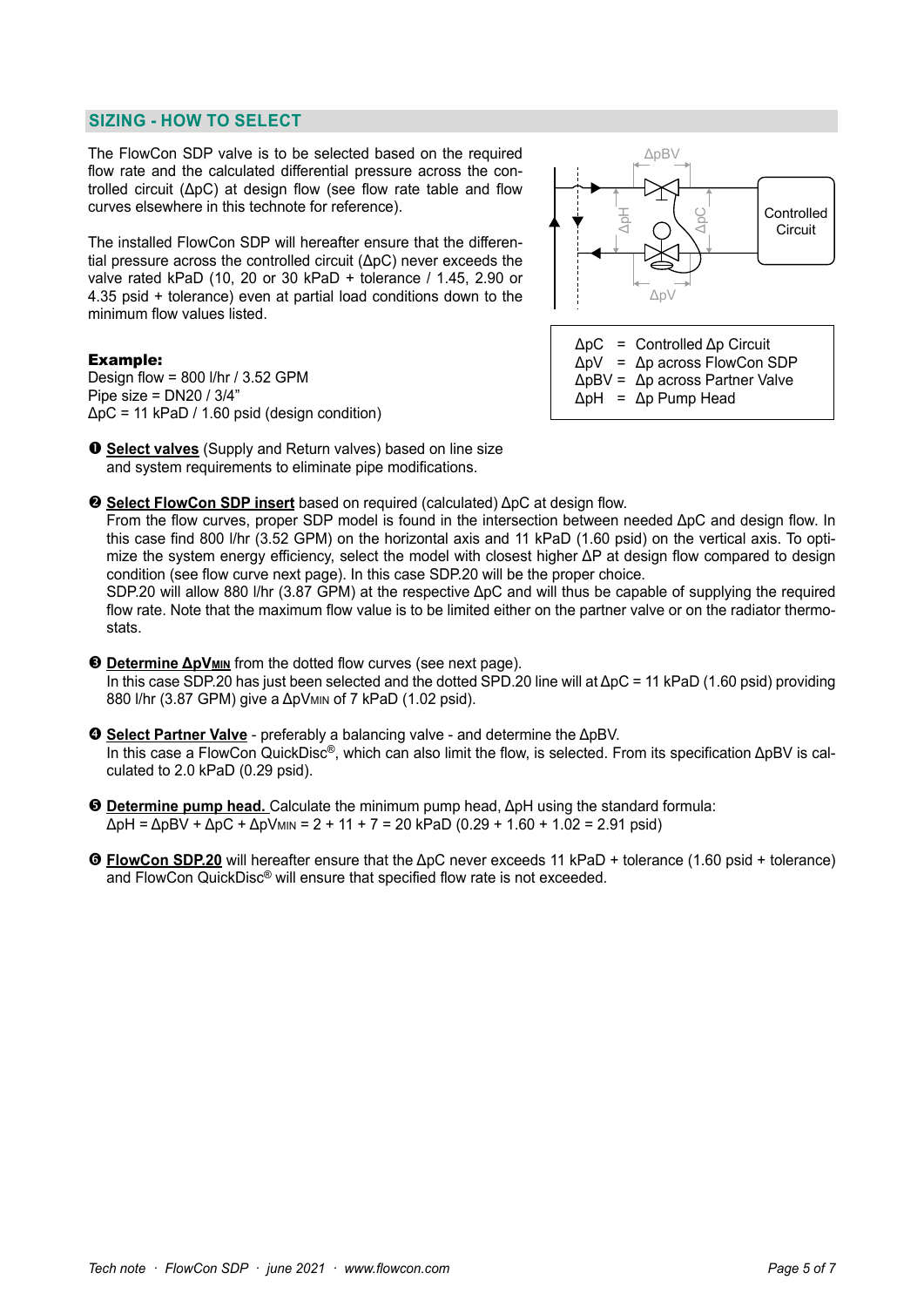## **FLOW CURVES**



### **FLOW RATE TABLE - VALVE SIZE DN15-25 / 1/2"-1"**

| $\Delta pC$    |      | FlowCon SDP.10      |      |            | FlowCon SDP.20<br>20 kPaD / 2.90 psid |      |            | FlowCon SDP.30<br>30 kPaD / 4.35 psid |      |            |                   |
|----------------|------|---------------------|------|------------|---------------------------------------|------|------------|---------------------------------------|------|------------|-------------------|
|                |      | 10 kPaD / 1.45 psid |      |            |                                       |      |            |                                       |      |            |                   |
| kPaD           | psid | I/sec               | l/hr | <b>GPM</b> | I/sec                                 | l/hr | <b>GPM</b> | I/sec                                 | l/hr | <b>GPM</b> |                   |
| $\mathbf{1}$   | 0.1  |                     |      |            |                                       |      |            |                                       |      |            |                   |
| $\overline{2}$ | 0.3  |                     |      |            |                                       |      |            |                                       |      |            |                   |
| 3              | 0.4  | 0.240               | 864  | 3.80       |                                       |      |            |                                       |      |            |                   |
| $\overline{4}$ | 0.6  | 0.215               | 773  | 3.40       |                                       |      |            |                                       |      |            |                   |
| 5              | 0.7  | 0.189               | 682  | 3.00       |                                       |      |            |                                       |      |            |                   |
| $6\phantom{1}$ | 0.9  | 0.164               | 591  | 2.60       |                                       |      |            |                                       |      |            |                   |
| $\overline{7}$ | 1.0  | 0.139               | 500  | 2.20       |                                       |      |            |                                       |      |            |                   |
| 8              | 1.2  | 0.114               | 409  | 1.80       |                                       |      |            |                                       |      |            |                   |
| 9              | 1.3  | 0.088               | 318  | 1.40       |                                       |      |            |                                       |      |            |                   |
| 10             | 1.5  | 0.063               | 227  | 0.999      | 0.267                                 | 960  | 4.23       |                                       |      |            |                   |
| 11             | 1.6  | 0.038               | 136  | 0.599      | 0.244                                 | 880  | 3.88       | 0.394                                 | 1420 | 6.25       |                   |
| 12             | 1.7  | 0.010               | 35   | 0.154      | 0.222                                 | 800  | 3.52       | 0.378                                 | 1360 | 5.99       |                   |
| 13             | 1.9  |                     |      |            | 0.200                                 | 720  | 3.17       | 0.358                                 | 1290 | 5.68       |                   |
| 14             | 2.0  |                     |      |            | 0.178                                 | 640  | 2.82       | 0.342                                 | 1230 | 5.42       |                   |
| 15             | 2.2  |                     |      |            | 0.156                                 | 560  | 2.47       | 0.322                                 | 1160 | 5.11       |                   |
| 16             | 2.3  |                     |      |            | 0.133                                 | 480  | 2.11       | 0.306                                 | 1100 | 4.84       |                   |
| 17             | 2.5  |                     |      |            | 0.111                                 | 400  | 1.76       | 0.286                                 | 1030 | 4.54       | Nominal flow rate |
| 18             | 2.6  |                     |      |            | 0.089                                 | 320  | 1.41       | 0.269                                 | 968  | 4.26       |                   |
| 19             | 2.8  |                     |      |            | 0.067                                 | 240  | 1.06       | 0.251                                 | 903  | 3.98       |                   |
| 20             | 2.9  |                     |      |            | 0.044                                 | 160  | 0.704      | 0.233                                 | 839  | 3.69       |                   |
| 21             | 3.0  |                     |      |            | 0.022                                 | 80   | 0.352      | 0.215                                 | 774  | 3.41       |                   |
| 22             | 3.2  |                     |      |            | 0.014                                 | 50   | 0.220      | 0.197                                 | 710  | 3.13       |                   |
| 23             | 3.3  |                     |      |            |                                       |      |            | 0.179                                 | 645  | 2.84       |                   |
| 24             | 3.5  |                     |      |            |                                       |      |            | 0.161                                 | 581  | 2.56       |                   |
| 25             | 3.6  |                     |      |            |                                       |      |            | 0.143                                 | 516  | 2.27       |                   |
| 26             | 3.8  |                     |      |            |                                       |      |            | 0.126                                 | 452  | 1.99       |                   |
| 27             | 3.9  |                     |      |            |                                       |      |            | 0.108                                 | 387  | 1.70       |                   |
| 28             | 4.1  |                     |      |            |                                       |      |            | 0.090                                 | 323  | 1.42       |                   |
| 29             | 4.2  |                     |      |            |                                       |      |            | 0.072                                 | 258  | 1.14       |                   |
| 30             | 4.4  |                     |      |            |                                       |      |            | 0.054                                 | 194  | 0.854      |                   |
| 31             | 4.5  |                     |      |            |                                       |      |            | 0.036                                 | 129  | 0.568      |                   |
| 32             | 4.6  |                     |      |            |                                       |      |            | 0.018                                 | 65   | 0.286      |                   |
| 33             | 4.8  |                     |      |            |                                       |      |            | 0.014                                 | 50   | 0.220      |                   |





*FlowCon SDP.10 10 kPaD / 1.45 psid*



*FlowCon SDP.20 20 kPaD / 2.90 psid*



*FlowCon SDP.30 30 kPaD / 4.35 psid*